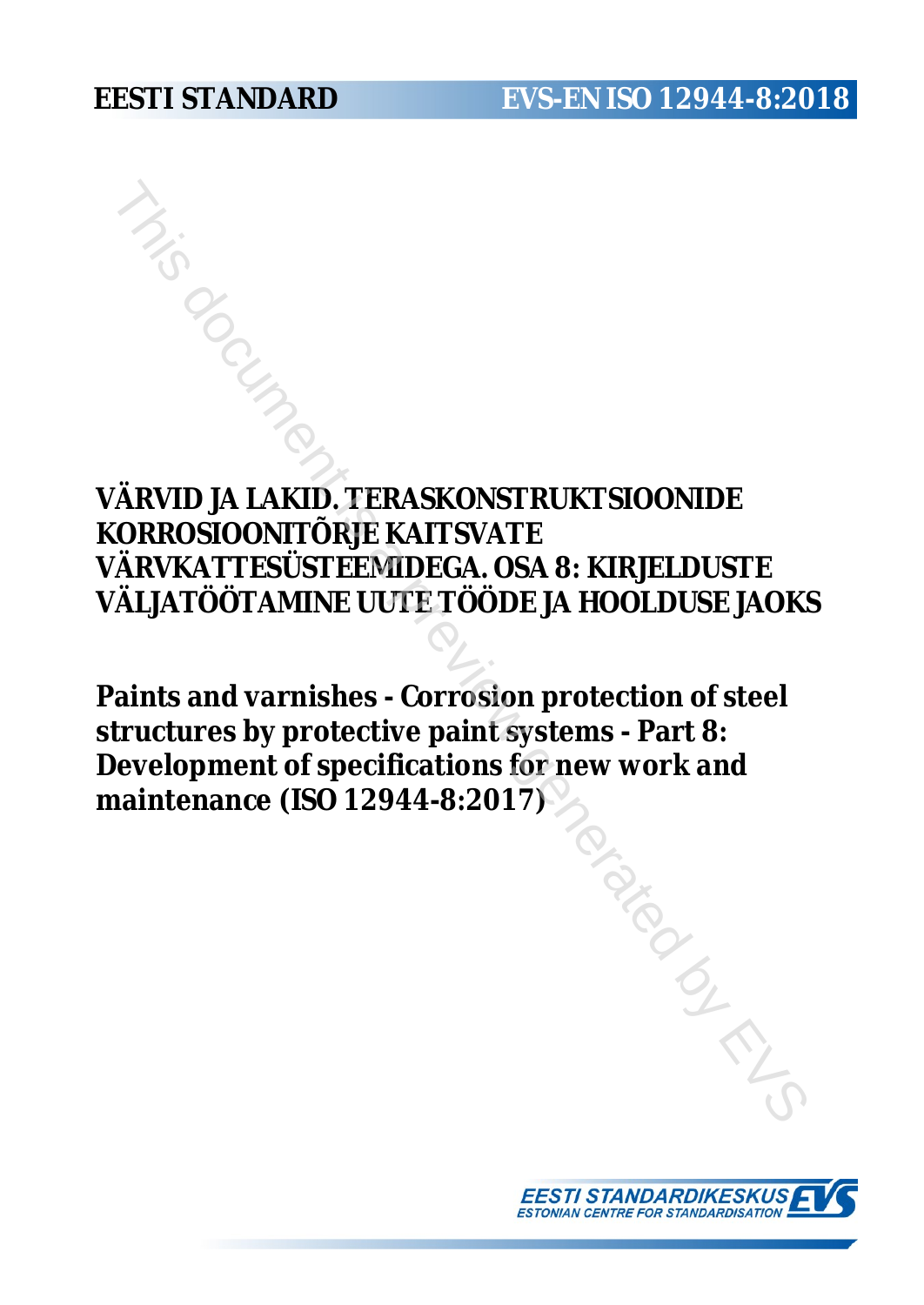# **EESTI STANDARDI EESSÕNA NATIONAL FOREWORD**

| See Eesti standard EVS-EN ISO 12944-8:2018<br>This Estonian standard EVS-EN ISO 12944-8:2018<br>sisaldab Euroopa standardi EN ISO 12944-8:2017<br>consists of the English text of the European<br>standard EN ISO 12944-8:2017.<br>ingliskeelset teksti. |  |  |
|----------------------------------------------------------------------------------------------------------------------------------------------------------------------------------------------------------------------------------------------------------|--|--|
| Standard<br>sellekohase<br>on jõustunud<br>This standard has been endorsed<br>with a<br>teate<br>avaldamisega EVS Teatajas<br>notification published in the official bulletin of the<br>Estonian Centre for Standardisation.                             |  |  |
| Euroopa standardimisorganisatsioonid on teinud<br>Date of Availability of the European standard is<br>Euroopa<br>standardi<br>rahvuslikele<br>liikmetele<br>20.12.2017.<br>kättesaadavaks 20.12.2017.                                                    |  |  |
| Standard<br>kättesaadav<br>The standard is available from the Estonian Centre<br>Eesti<br>on<br>Standardikeskusest.<br>for Standardisation.                                                                                                              |  |  |
| Tagasisidet standardi sisu kohta on võimalik edastada, kasutades EVS-i veebilehel asuvat tagasiside<br>vormi või saates e-kirja meiliaadressile standardiosakond@evs.ee.<br>ICS 87.020                                                                   |  |  |
|                                                                                                                                                                                                                                                          |  |  |
| Standardite reprodutseerimise ja levitamise õigus kuulub Eesti Standardikeskusele<br>Andmete paljundamine, taastekitamine, kopeerimine, salvestamine elektroonsesse süsteemi või edastamine ükskõik millises                                             |  |  |
| vormis või millisel teel ilma Eesti Standardikeskuse kirjaliku loata on keelatud.                                                                                                                                                                        |  |  |
| Kui Teil on küsimusi standardite autorikaitse kohta, võtke palun ühendust Eesti Standardikeskusega:<br>Koduleht www.evs.ee; telefon 605 5050; e-post info@evs.ee                                                                                         |  |  |
| The right to reproduce and distribute standards belongs to the Estonian Centre for Standardisation                                                                                                                                                       |  |  |
| No part of this publication may be reproduced or utilized in any form or by any means, electronic or mechanical, including<br>photocopying, without a written permission from the Estonian Centre for Standardisation.                                   |  |  |
| If you have any questions about copyright, please contact Estonian Centre for Standardisation:                                                                                                                                                           |  |  |
|                                                                                                                                                                                                                                                          |  |  |

#### ICS 87.020

Homepage [www.evs.ee](http://www.evs.ee/); phone +372 605 5050; e-mail info@evs.ee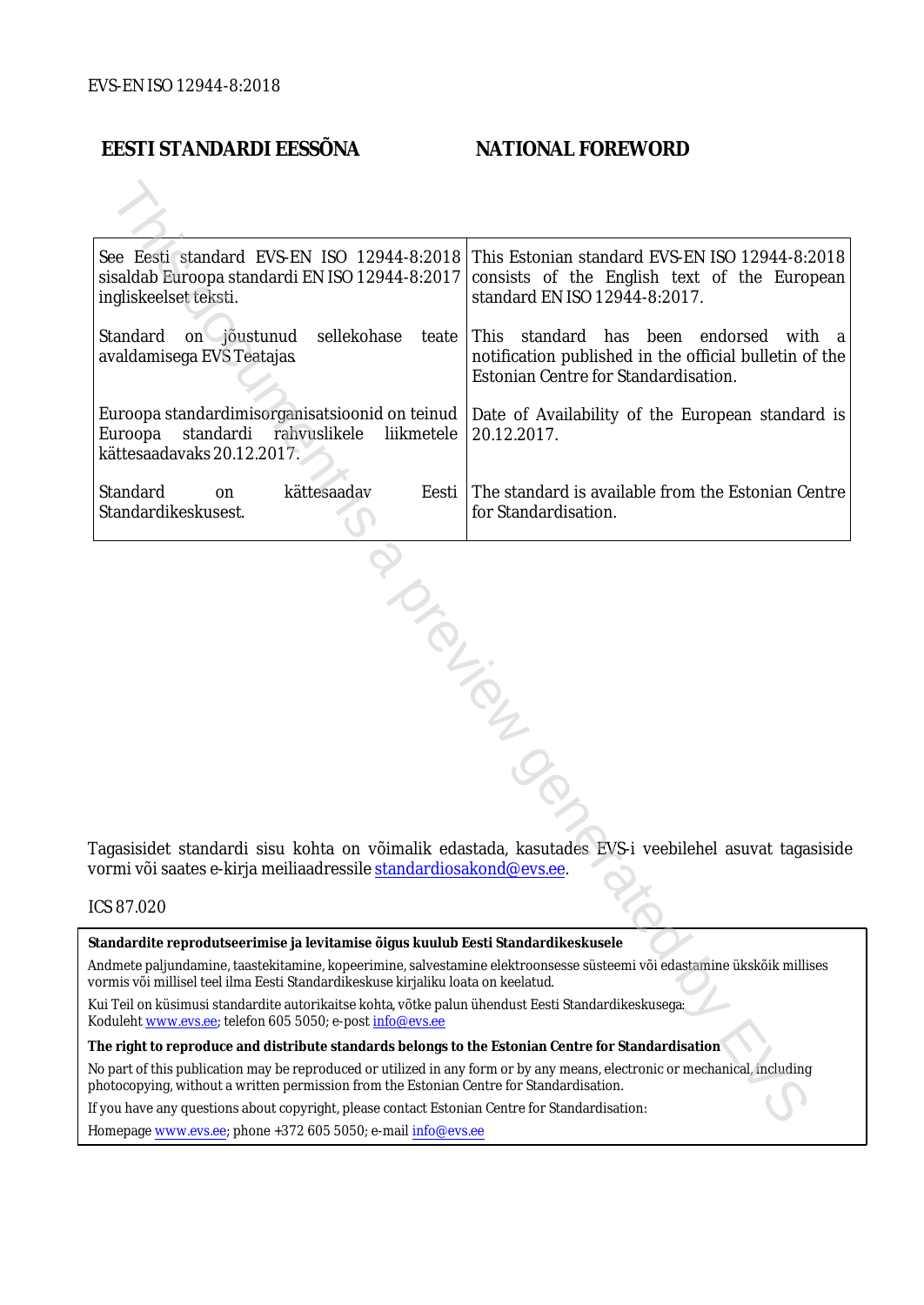# EUROPEAN STANDARD NORME EUROPÉENNE EUROPÄISCHE NORM

# **EN ISO 12944-8**

December 2017

ICS 87.020 Supersedes EN ISO 12944-8:1998

English Version

# Paints and varnishes - Corrosion protection of steel structures by protective paint systems - Part 8: Development of specifications for new work and maintenance (ISO 12944-8:2017) English Version<br>
Supersedes EN ISO 120<br>
Supersedes EN ISO 120<br>
Supersedes EN ISO 120<br>
Carliert Super Diversion (Particular Systems Forms)<br>
The Control of the Carlier Super Diversion (ISO 12944-8:2017)<br>
Carlier stromatic s

Peintures et vernis - Anticorrosion des structures en acier par systèmes de peinture - Partie 8: Développement de spécifications pour les travaux neufs et de maintenance (ISO 12944-8:2017)

 Beschichtungsstoffe - Korrosionsschutz von Stahlbauten durch Beschichtungssysteme - Teil 8: Erarbeiten von Spezifikationen für Erstschutz und Instandsetzung (ISO 12944-8:2017)

This European Standard was approved by CEN on 17 November 2017.

CEN members are bound to comply with the CEN/CENELEC Internal Regulations which stipulate the conditions for giving this European Standard the status of a national standard without any alteration. Up-to-date lists and bibliographical references concerning such national standards may be obtained on application to the CEN-CENELEC Management Centre or to any CEN member.

This European Standard exists in three official versions (English, French, German). A version in any other language made by translation under the responsibility of a CEN member into its own language and notified to the CEN-CENELEC Management Centre has the same status as the official versions.

CEN members are the national standards bodies of Austria, Belgium, Bulgaria, Croatia, Cyprus, Czech Republic, Denmark, Estonia, Finland, Former Yugoslav Republic of Macedonia, France, Germany, Greece, Hungary, Iceland, Ireland, Italy, Latvia, Lithuania, Luxembourg, Malta, Netherlands, Norway, Poland, Portugal, Romania, Serbia, Slovakia, Slovenia, Spain, Sweden, Switzerland, Turkey and United Kingdom.



EUROPEAN COMMITTEE FOR STANDARDIZATION COMITÉ EUROPÉEN DE NORMALISATION EUROPÄISCHES KOMITEE FÜR NORMUNG

#### **CEN-CENELEC Management Centre: Rue de la Science 23, B-1040 Brussels**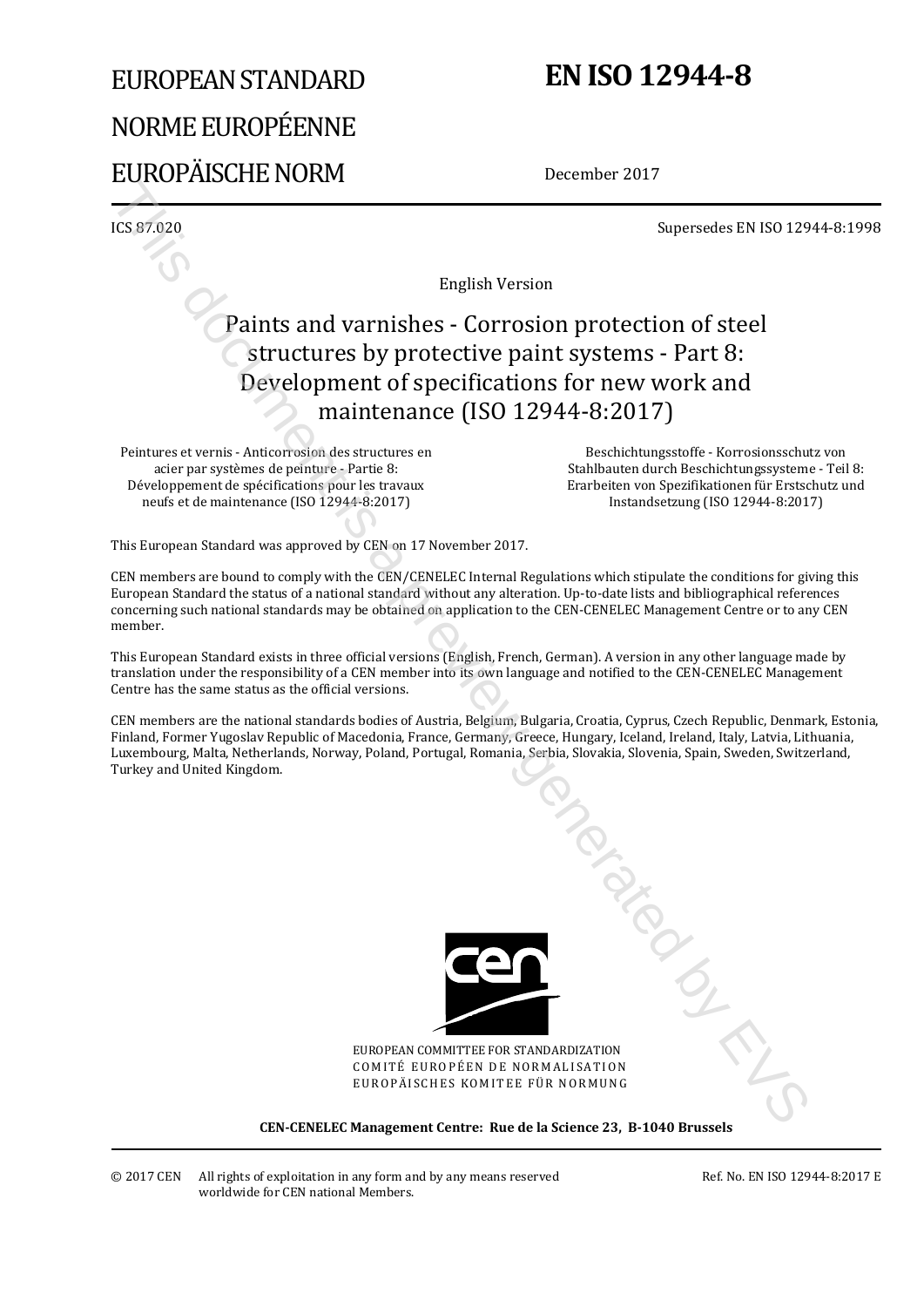#### **European foreword**

This document (EN ISO 12944-8:2017) has been prepared by Technical Committee ISO/TC 35 "Paints and varnishes" in collaboration with Technical Committee CEN/TC 139 "Paints and varnishes" the secretariat of which is held by DIN.

This European Standard shall be given the status of a national standard, either by publication of an identical text or by endorsement, at the latest by June 2018, and conflicting national standards shall be withdrawn at the latest by June 2018.

Attention is drawn to the possibility that some of the elements of this document may be the subject of patent rights. CEN shall not be held responsible for identifying any or all such patent rights.

This document supersedes EN ISO 12944-8:1998.

According to the CEN-CENELEC Internal Regulations, the national standards organizations of the following countries are bound to implement this European Standard: Austria, Belgium, Bulgaria, Croatia, Cyprus, Czech Republic, Denmark, Estonia, Finland, Former Yugoslav Republic of Macedonia, France, Germany, Greece, Hungary, Iceland, Ireland, Italy, Latvia, Lithuania, Luxembourg, Malta, Netherlands, Norway, Poland, Portugal, Romania, Serbia, Slovakia, Slovenia, Spain, Sweden, Switzerland, Turkey and the United Kingdom.

#### **Endorsement notice**

The text of ISO 12944-8:2017 has been approved by CEN as EN ISO 12944-8:2017 without any modification. Number 15 a previously in the Contract of the Contract of the Contract of the Contract of the Contract of Contract of Contract of Contract of Contract of Contract of Contract of Contract of Contract of Contract of Contract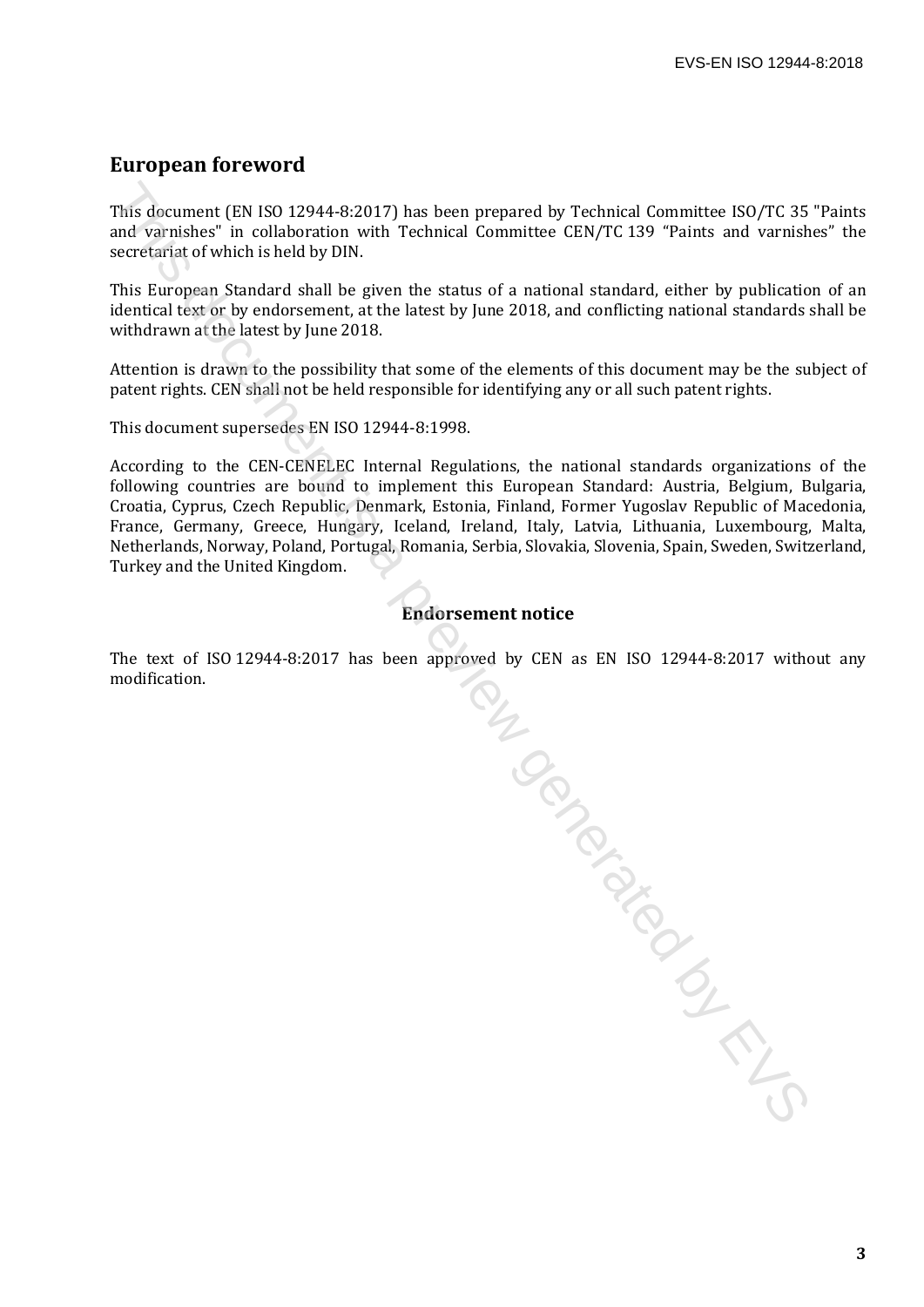Page

# **Contents**

| 1                       |                                                                                                                                                                                                                                                                                                                                                                                                                  |    |
|-------------------------|------------------------------------------------------------------------------------------------------------------------------------------------------------------------------------------------------------------------------------------------------------------------------------------------------------------------------------------------------------------------------------------------------------------|----|
| $\overline{2}$          |                                                                                                                                                                                                                                                                                                                                                                                                                  |    |
| 3                       | Terms and definitions <b>Executive Contract 2</b>                                                                                                                                                                                                                                                                                                                                                                |    |
| $\overline{\mathbf{4}}$ |                                                                                                                                                                                                                                                                                                                                                                                                                  |    |
| 5                       | Contents of a specification 4<br>5.1                                                                                                                                                                                                                                                                                                                                                                             |    |
|                         | Annex A (informative) Basic information for inclusion in a protective paint system                                                                                                                                                                                                                                                                                                                               |    |
|                         |                                                                                                                                                                                                                                                                                                                                                                                                                  |    |
|                         | Annex C (informative) Flow chart for planning new work <b>Example 2018</b> 17                                                                                                                                                                                                                                                                                                                                    |    |
|                         |                                                                                                                                                                                                                                                                                                                                                                                                                  |    |
|                         | Annex E (informative) Classification of environments - Checklist (derived from ISO 12944-2)20                                                                                                                                                                                                                                                                                                                    |    |
|                         | Annex F (informative) Recommended form for a protective paint system specification -<br>New work                                                                                                                                                                                                                                                                                                                 | 22 |
|                         | Annex G (informative) Recommended form for a protective paint system<br>specification — Maintenance                                                                                                                                                                                                                                                                                                              | 23 |
|                         |                                                                                                                                                                                                                                                                                                                                                                                                                  |    |
|                         | Annex I (informative) Recommended form for final report on corrosion protection work27                                                                                                                                                                                                                                                                                                                           |    |
|                         | Annex J (informative) Recommended form for a detailed inspection report on the condition<br>of an existing protective paint system, including the assessment of the need<br>for maintenance <b>contract of the contract of the contract of the contract of the contract of the contract of the contract of the contract of the contract of the contract of the contract of the contract of the contract of t</b> |    |
|                         |                                                                                                                                                                                                                                                                                                                                                                                                                  |    |
|                         | the contract of the contract of the contract of the contract of the contract of the contract of the contract of                                                                                                                                                                                                                                                                                                  |    |

**ARGUARY CONTROLLER**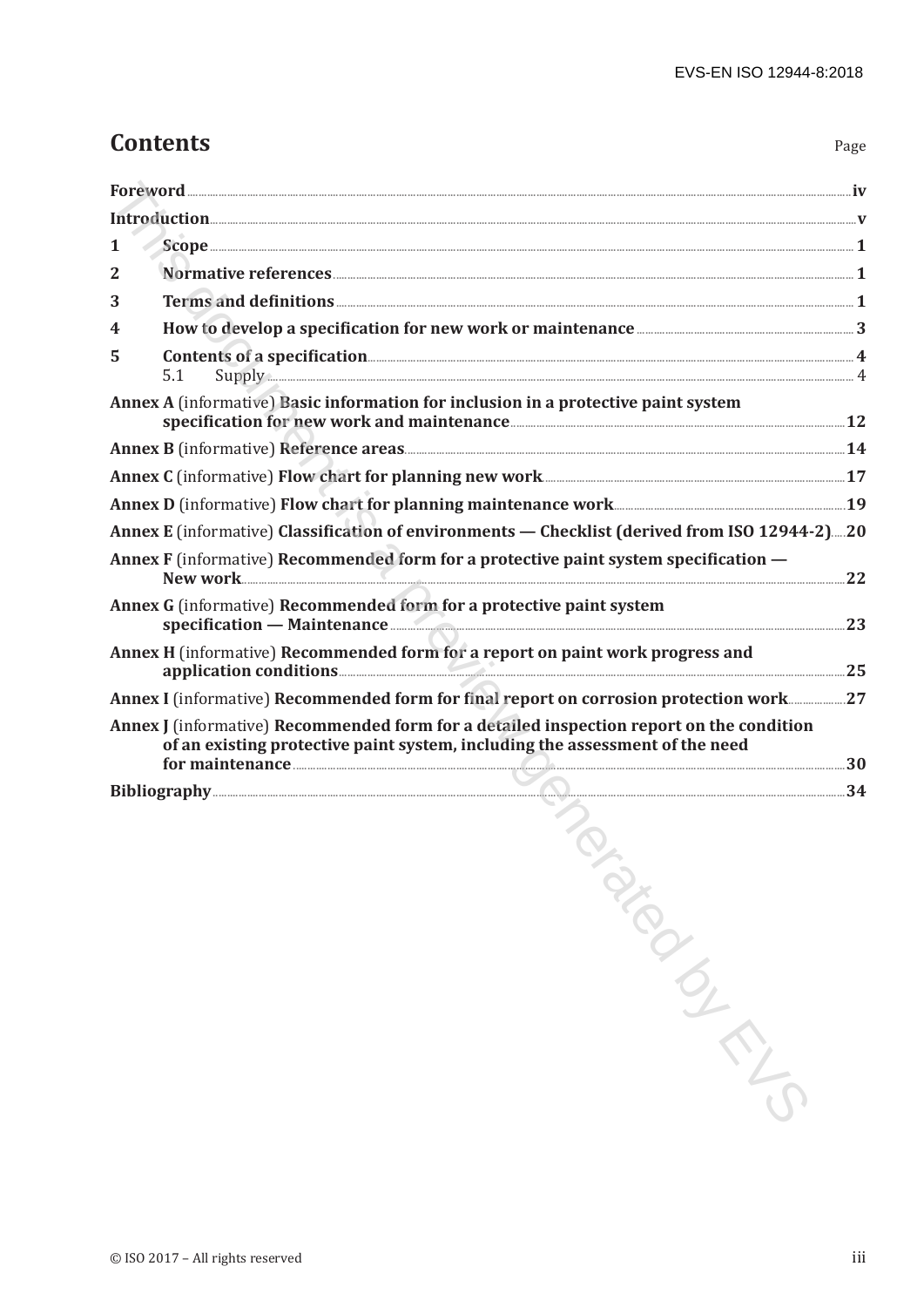# **Foreword**

ISO (the International Organization for Standardization) is a worldwide federation of national standards bodies (ISO member bodies). The work of preparing International Standards is normally carried out through ISO technical committees. Each member body interested in a subject for which a technical committee has been established has the right to be represented on that committee. International organizations, governmental and non-governmental, in liaison with ISO, also take part in the work. ISO collaborates closely with the International Electrotechnical Commission (IEC) on all matters of electrotechnical standardization. In the<br>reality ratio of proparition of Strandardization) is a worldwide detection of ratios. It<br>as the strandard field of the field of the control is a propartic than<br>1860 in the field of the characteristic matrices. Each

The procedures used to develop this document and those intended for its further maintenance are described in the ISO/IEC Directives, Part 1. In particular the different approval criteria needed for the different types of ISO documents should be noted. This document was drafted in accordance with the editorial rules of the ISO/IEC Directives, Part 2 (see www.iso.org/directives).

Attention is drawn to the possibility that some of the elements of this document may be the subject of patent rights. ISO shall not be held responsible for identifying any or all such patent rights. Details of any patent rights identified during the development of the document will be in the Introduction and/or on the ISO list of patent declarations received (see www.iso.org/patents).

Any trade name used in this document is information given for the convenience of users and does not constitute an endorsement.

For an explanation on the voluntary nature of standards, the meaning of ISO specific terms and expressions related to conformity assessment, as well as information about ISO's adherence to the World Trade Organization (WTO) principles in the Technical Barriers to Trade (TBT) see the following URL: www.iso.org/iso/foreword.html.

This document was prepared by Technical Committee ISO/TC 35, *Paints and varnishes*, Subcommittee SC 14, *Protective paint systems for steel structures*.

This second edition cancels and replaces the first edition (ISO 12944-8:1998), which has been technically revised.

The main changes compared to the previous edition are as follows:

- the normative references have been updated;
- the terms and definitions have been updated;
- water soluble contaminants and dust have been added in Table 1 as particular constraints with<br>respect to surfaces and surface preparation;<br>Annex E has been updated with regard to corrosivity classes;<br>Annex I has been updat respect to surfaces and surface preparation;
- Annex E has been updated with regard to corrosivity classes;
- Annex I has been updated with regard to surface preparations;
- the bibliography has been updated;
- the text has been editorially revised.

A list of all parts in the ISO 12944 series can be found on the ISO website.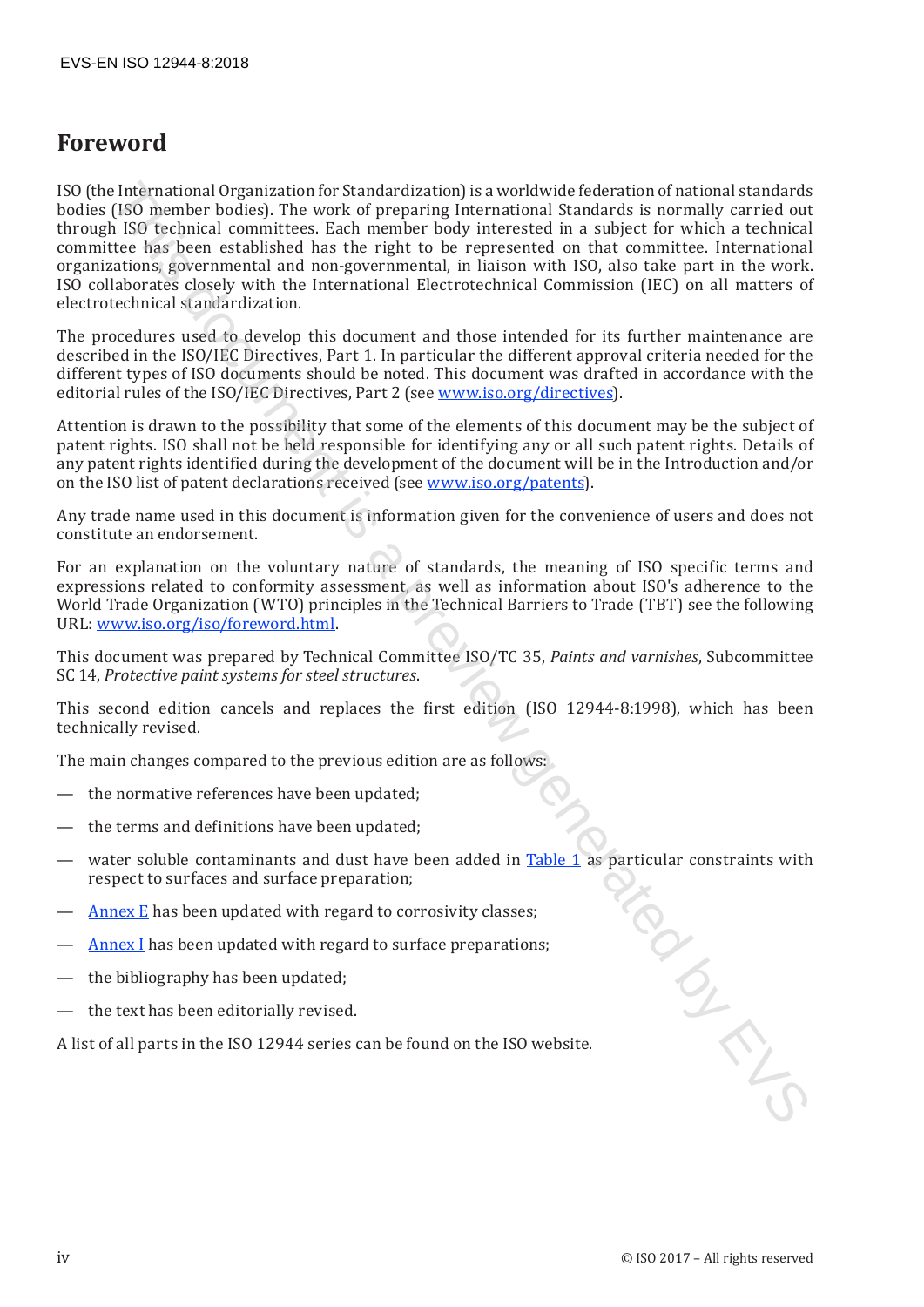# **Introduction**

Unprotected steel in the atmosphere, in water and in soil is subjected to corrosion that can lead to damage. Therefore, to avoid corrosion damage, steel structures are normally protected to withstand the corrosion stresses to which they will be subjected during the service life required of the structure.

There are different ways of protecting steel structures from corrosion. ISO 12944 (all parts) deals with protection by paint systems and covers, in the various parts, all features that are important in achieving adequate corrosion protection. Additional or other measures are possible but require particular agreement between the interested parties.

In order to ensure effective corrosion protection of steel structures, owners of such structures, planners, consultants, companies carrying out corrosion protection work, inspectors of protective coatings and manufacturers of coating materials need to have at their disposal state-of-the-art information in concise form on corrosion protection by paint systems. It is vital that such information is as complete as possible, unambiguous and easily understandable to avoid difficulties and misunderstandings between the parties concerned with the practical implementation of protection work.

ISO 12944 (all parts) is intended to give this information in the form of a series of instructions. It is written for those who have some technical knowledge. It is also assumed that the user of ISO 12944 (all parts) is familiar with other relevant International Standards, in particular those dealing with surface preparation.

Although ISO 12944 (all parts) does not deal with financial and contractual questions, attention is drawn to the fact that, because of the considerable implications of inadequate corrosion protection, non-compliance with requirements and recommendations given in ISO 12944 (all parts) can result in serious financial consequences.

ISO 12944-1 defines the overall scope of all parts of ISO 12944. It gives some basic terms and definitions and a general introduction to the other parts of ISO 12944. Furthermore, it includes a general statement on health, safety and environmental protection, and guidelines for using ISO 12944 for a given project.

This document is intended as an aid when a corrosion protection specification is to be drawn up.

Senerated is a previous critical